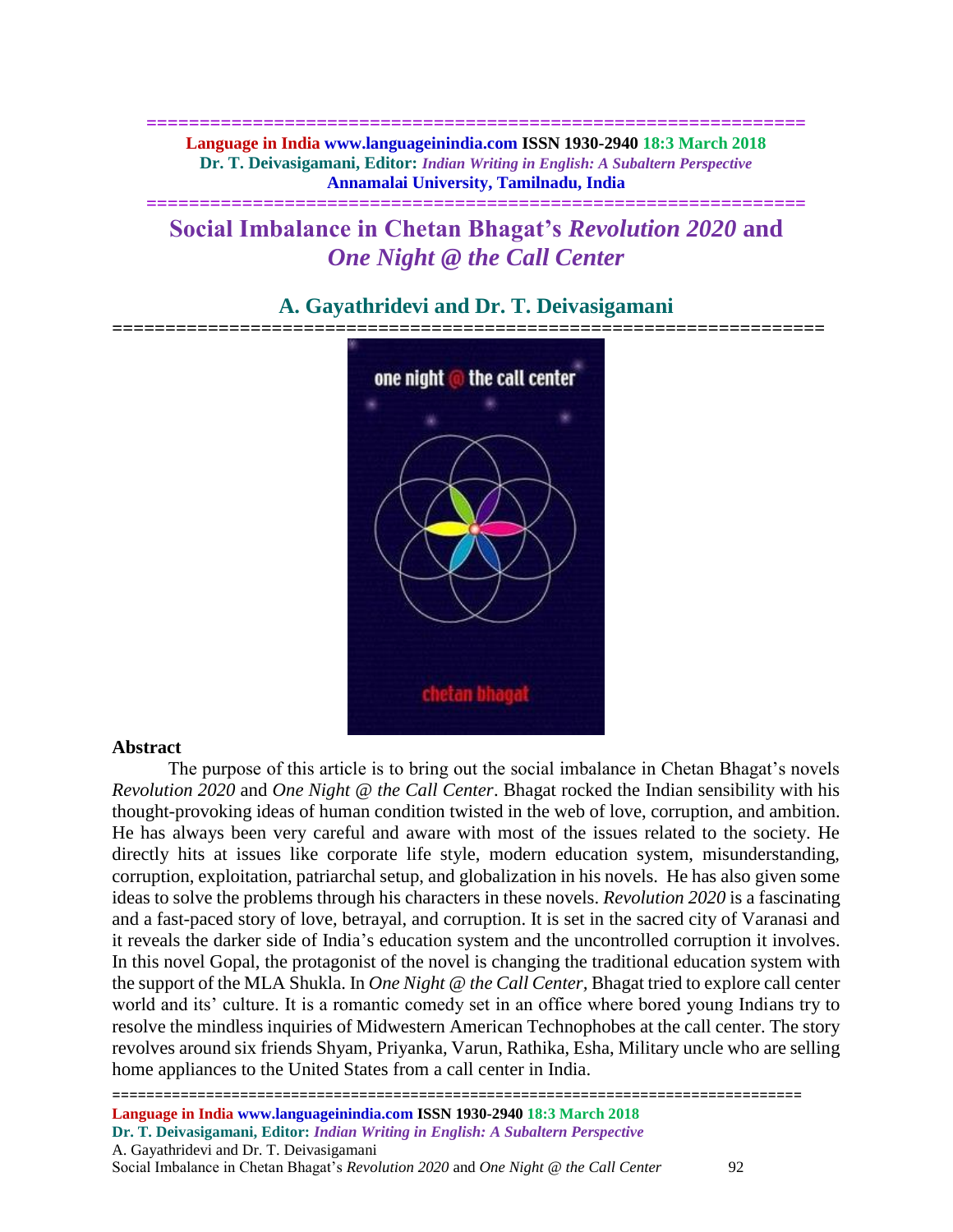**Keywords**: Chetan Bhagat; *Revolution 2020*; *One Night @ the Call Center;* Corporate life style; Imbalance, Indian sensibility, Misunderstanding; Corruption; Exploitation; Patriarchy; Globalization.

## **Introduction**

Chetan Bhagat is one of the of famous Indian novelists of modern English literature was born on 22 April 1974. He began his journey as a writer in 2004 with his first novel *Five Point Someone.* Bhagat is considered as a post-modern writer and he presented the youth of today in their world of luxury. His themes are wide and different. He tries to depict the ordinary normal human experiences like loneliness, strangeness, despair, and anxiety. The protagonist of his novels is suffering at the hands of modern disorganized life of disillusionment, alienation, loneliness, separation, and disorder. They all are broken off from the spiritual and normal life.



================================================================================= **Language in India www.languageinindia.com ISSN 1930-2940 18:3 March 2018 Dr. T. Deivasigamani, Editor:** *Indian Writing in English: A Subaltern Perspective* A. Gayathridevi and Dr. T. Deivasigamani Social Imbalance in Chetan Bhagat's *Revolution 2020* and *One Night @ the Call Center* 93 Bhagat directly hits on the social evil corruption through the character Gopal in the novel, *Revolution 2020*. It is a triangle love subject story between Gopal, Raghav, and Aarti. But, this paper highlights the corruption given by a lower middle-class family and the problems they face in the novel. He projects the issue of how a private coaching institution exploits the upcoming Engineering students. Education is considered to be the assets of all the middle-class families, by educating their son or daughter, all the parents believe that they have achieved something in their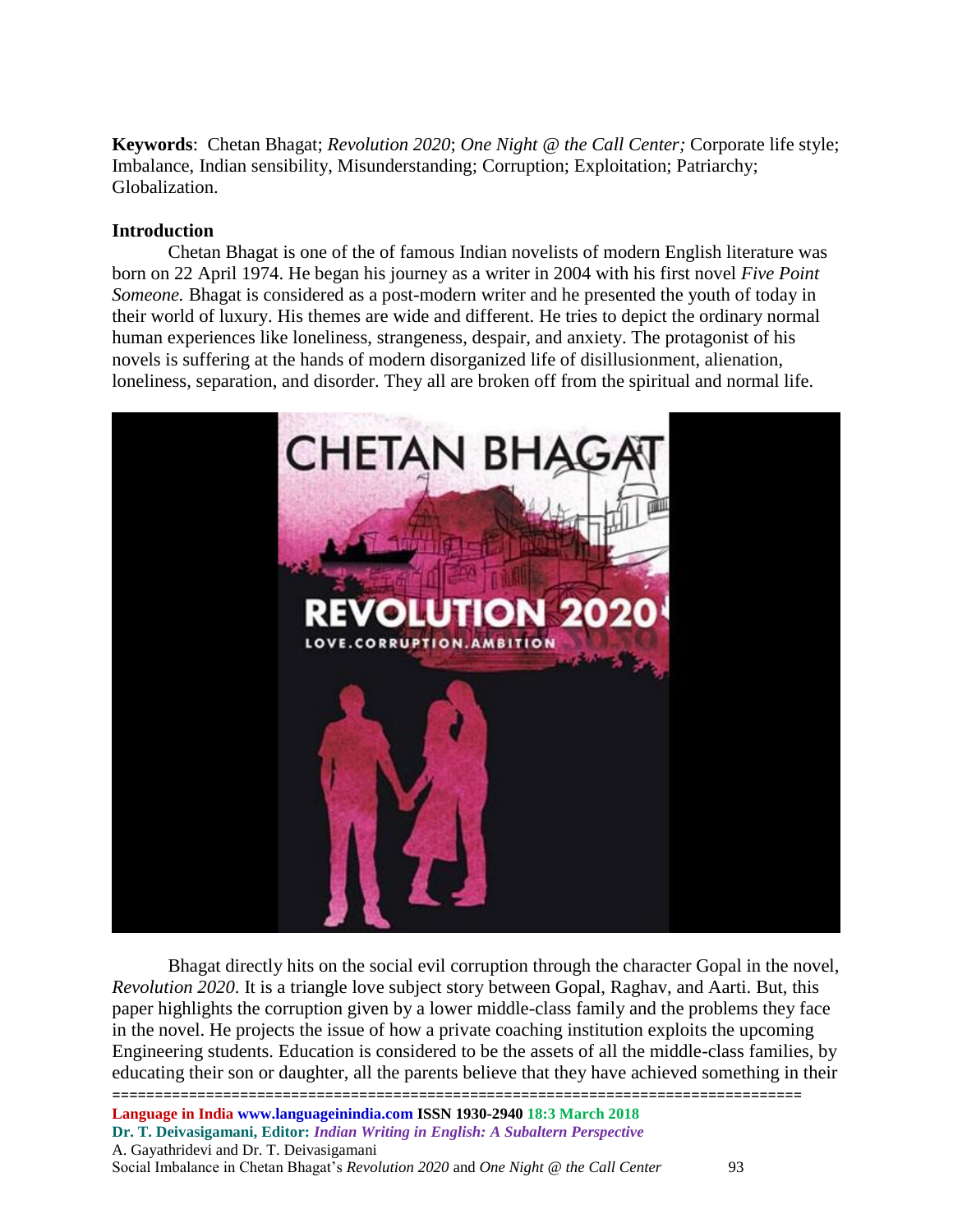life. Therefore, they put all their life time earnings and spend them on the children's upcoming. They fully spend all money in these coaching classes so that their children can easily get into the Engineering Admission and they change the standard of the family. In the same way Gopal, the protagonist of the novel after his failure in Joint Entrance Examination (JEE) is forced by his father to join in a coaching centre at Kota. Here, Bhagat describes Kota and its' sitting as place for the preparation of Indian Institute of Technology (IIT) entrance test.

Gopal's father says: "In fact, Kota now had small coaching shops to coach you to get into the top coaching classes. From there, you would be coached to get into an engineering college" (59). Gopal's father spends his retirement savings as a capital fees for the coaching centre. In Kota, Gopal tries to do his best to pass the examination but repeatedly fails because of his aimlessness. He was unable to concentrate on his studies because of the love he had for Aarti. Gopal's old father was unable to bear his son's repeated failures, dies without having fulfilled his last and keen desire. Bhagat had pictured the real middle-class family and the misunderstanding system of education through Gopal's father.

Bhagat brings out the life of Gopal after his father's death and he becomes an orphan, the money lenders and creditors pressured him for the money repayment. The debts become two lakhs rupees therefore he signs a deal with a local MLA Shukla, to start a private Engineering College on his family's disputed land. Bhagat puts the irony that an uneducated Gopal becomes the director of a new Engineering college named "Ganga Tech College." This portrays the reality in most of the private Engineering colleges in the country.

Gopal learns how to fulfill his wishes by bribing the government officials for running the college. He wants to eat whole while Raghav says: "Don't take the whole thing. It's not fair… cut it into two. Take one, leave the other" (9-10). Gopal bribes for twisting and relaxing rules; he also bribes for giving sanctions to professors for joining the college as faculty. Gopal with the support of the MLA Shukla, the most corrupt leader of Varanasi fulfills his ambition of a thirtycrore rupees under the name of Ganga Action Plan. In this novel, Bhagat pictures the mind of the pupil that everything can be done or any work can be achieved in the government office by bribes. The world is very fast; people wanted everything done without any stern. They bribe the officers and work is done without any pain or time waste. Gopal becomes skilled at handling the corrupt politicians and completes his works.

Bhagat had always been very careful and aware with most of issue related to the society, therefore he writes in his article in *The Times of India* that: "Many of us unfortunate enough to be educated and emotionally invested in our country are in pain these days. We see our nation being plundered and mismanaged by the politician in power" (3). Bhagat wanted this type of corrupt society to be changed; he therefore presented his second character Raghav who is the childhood friend of the protagonist Gopal at Varanasi. In *Revolution 2020* Gopal, Raghav, and Aarti belong to Sunbeam school in Varanasi. Raghav's aim was to create awareness in the society free from corruption. He joined Indian Institute of Technology – Banaras Hindu University (IIT- BHU), Engineering not only to earn a degree but to fulfill his ambition as a journalist. After his studies, he joins a newspaper Daily as a trainee-reporter. Bhagat answers to the question by Diksha Sahni about *Revolution 2020* that:

================================================================================= **Language in India www.languageinindia.com ISSN 1930-2940 18:3 March 2018 Dr. T. Deivasigamani, Editor:** *Indian Writing in English: A Subaltern Perspective* A. Gayathridevi and Dr. T. Deivasigamani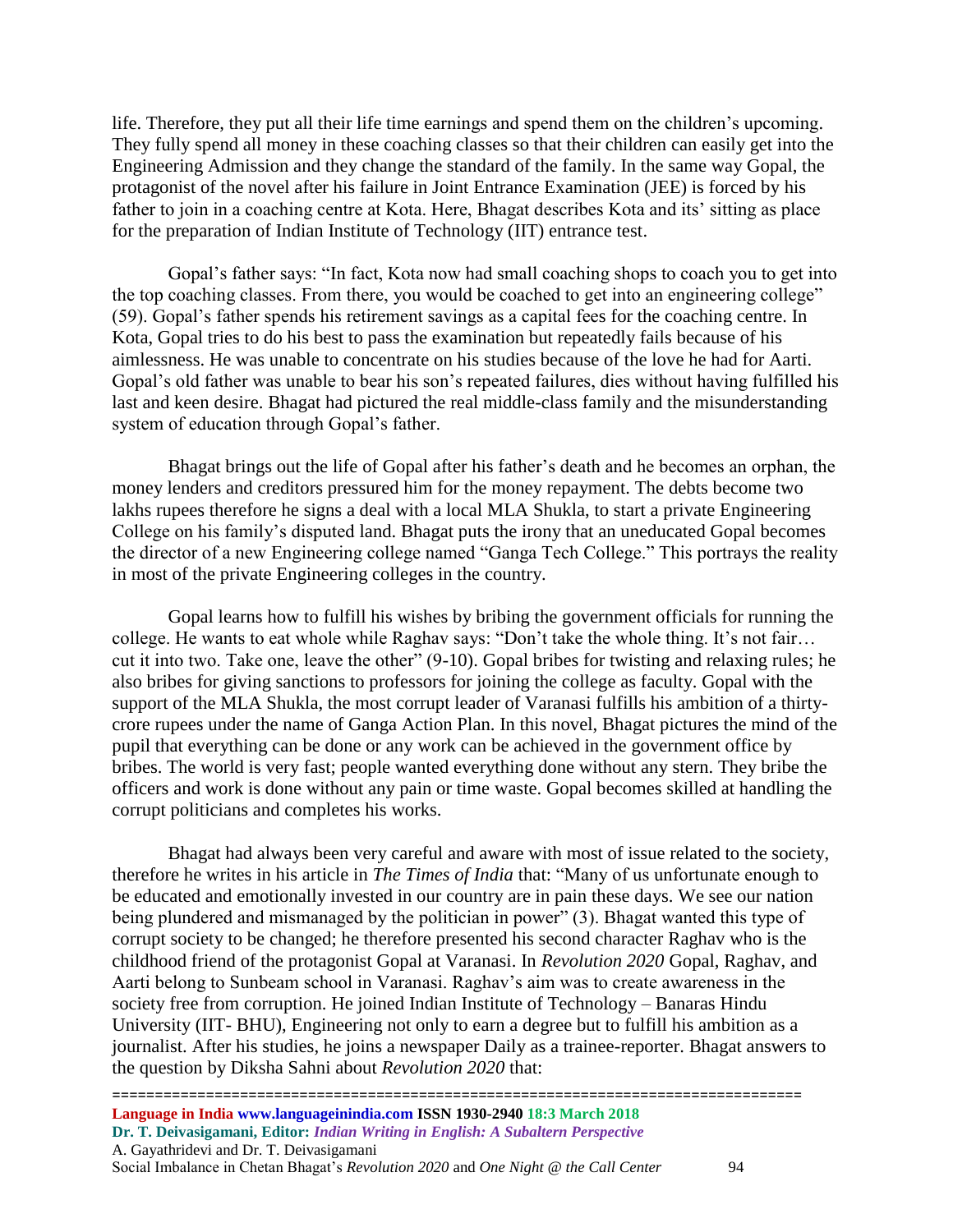*Revolution 2020* is foremost a love story, in fact a love triangle, as both Gopal and Raghav love the same girl. Corruption particularly in the education sector is the back drop of the story. Like all his novels the best-selling writer tries to show the problems of the young generation and finally he also suggests the best ways to solve it. The writer tries to show the present condition of the three friends. In this novel both the characters Gopal and Raghav strive to achieve love, fame and success. (3)

### *Revolution 2020*

Raghav begins his life as an idealist believing that everything can be changed, and he tried to achieve his aim through the power of his pen. He started a newspaper entitled *Revolution 2020* and tried to clarify the people against corruption. *Revolution 2020* suggests that the revolution is possible only by people's efforts and their inner urge. Firm determination, honesty towards themselves, dedication for work, and persuasion in the right direction can leads to desired destination and all impossible can be possible. Gopal narrating about the novel: "Revolution 2020, That's his goal. That India must have a full-blown revolution by 2020. Power will be with the youth. We will dismantle the old corrupt system and replace a new one in place" (197). Raghav intended to develop the attitude of the reincarnation in the society where the next generation can live without any social imbalance in the society.

Raghav entered a mission to root out the corruption and wants to help the poor and bring a change to rebuild the society. Through his writing, Bhagat proved Shukla MLA to the most corrupt man; thereby Shukla had to resign his post of MLA. Aarti was behind Raghav as a moral support to his plan. Aarti is a different character who surrenders herself to Gopal for momentary pleasures and collects all the information from him and revealed it to Raghav and finally Raghav gets married to Aarti. Gopal wants to prove himself to be the most successful man in life by achieving lot of money, power, and even the love of Aarti. The innocent Raghav's words in the newspaper change the mind of Gobal and he realized that Raghav is a better human being than himself. His notion brings out a change and eye opener not only to Gopal and most of corrupt people in the society. Arvind in his article "Representing Metropolitan Youth Culture: As Assessment of Chetan Bhagat's *Five Point Someone* and *One Night @ the Call Center*" says: "Corruption is the burning problem of the world. All the countries of the world are facing the problem of corruption in some way or the other way, but today's youths are opposing the corruption in all walks of life" (3).

Raghav's newspaper created a fear in the corrupt leader and therefore they started to change. It was just a start, by the end of the novel, he succeeded in his ambition of corruption free society. At the Gopal whole-heartedly gives Aarti to Raghav, with change of heart Gopal wins the massive sympathy of the reader. He turns all the negative things into positive for the welfare of society.

### *One Night @ the Call Center*

Bhagat's themes of socio-political as well as literary factors dominate in his works. He makes a serious attempt to expose the state of India's lucrative private education business which is the only hope for millions of people from all around the villages who are unable to pass the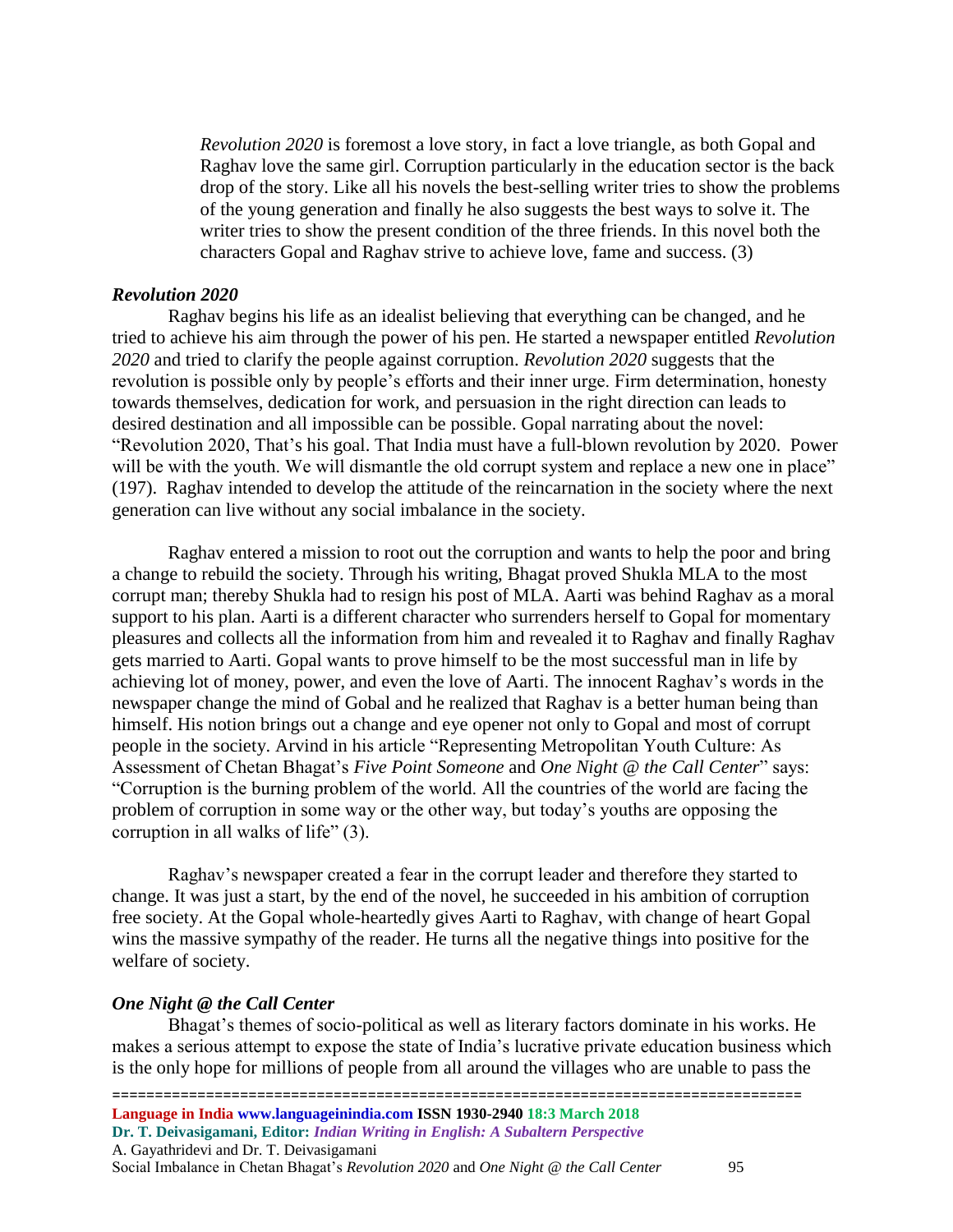entrance examination for Engineering Colleges. His novel *One Night @ the Call Center* describes the advantages and disadvantages of the society. Through this novel Bhagat portrays the life of the middle-class family in the major cities of the country. It is a story of emotion, love, sorrow, and pity.

Chetan Bhagat's *One Night@ the Call Center* moves around six people who are all working in the call center and is also describes that their problems and a call from God on one good night at their work place. Human expectations are unlimited and when it is not fulfilled they get frustrated and start to blame on God. Three male and three females working as a group in a call centre. Each character has their own problems at their background and they are fed up with their lives. Shyam is the narrator of the story, he is the main character of this novel. He is in love with Priyanka who has got engaged with Ganesh an NRI boy. Varun the friend of Shyam is not interested in the job because he and Shyam think that their boss Mr. Bakshi had cheated them. Varun stays in the job only for status. Priyanka gets engaged to Ganesh because of her mother's pressure, even though she has love for Shyam. Esha Singh runs out of her family to achieve her aim as a model. Radhika is married, even though she had a lot of love towards her husband she returns from her family life because of her mother-in-law. She finds her husband having an affair with another girl therefore she is fed up. And the final character is the military uncle the oldest person in the call centre is also upset because his grandson had stopped contacting him and he is upset in his loneliness.

In this way every character of the novel is upset in their life, they wanted something magic to happen in their life and all their problems as to be changed. Bhagat introduces God as a character who makes a call to everyone at one night. He gives idea to everyone to solve their problem through phone: "There are four things a person needs for success: a medium amount of intelligence, a bit of imagination, self-confidence and failure" (134). He motivates everyone to learn and face their problem by themselves with courage and he also say that this world is full of problem therefore everyone must learn to face it. God advised them to put their hundredpercentage effort to it, in order to achieve their aims. God said:

> I think you need to understand how my system works. You see I have a contract with all human beings. you do your best, and every now and then, I will come behind to give you a bonus push. But it has to begin with you, For otherwise I can't distinguish who needs my help most. (135)

### **Bhagat and God**

No novelist has presented God using mobile phone to guide his devotee's difficulty. God said:

> For once you taste failure, you have no fear. You can take risks more easily. Then You don't want to snuggle in your comfort zone anymore-you are ready to fly. And Success is about flying, not snuggling, God said. God sighed before speaking again. I think you need to understand how my system works. You see I have a contract with all human beings. you do your best, and every now and then, I will come behind to give you a bonus push. But it has to begin with you, For otherwise I can't distinguish who needs my help most. (134)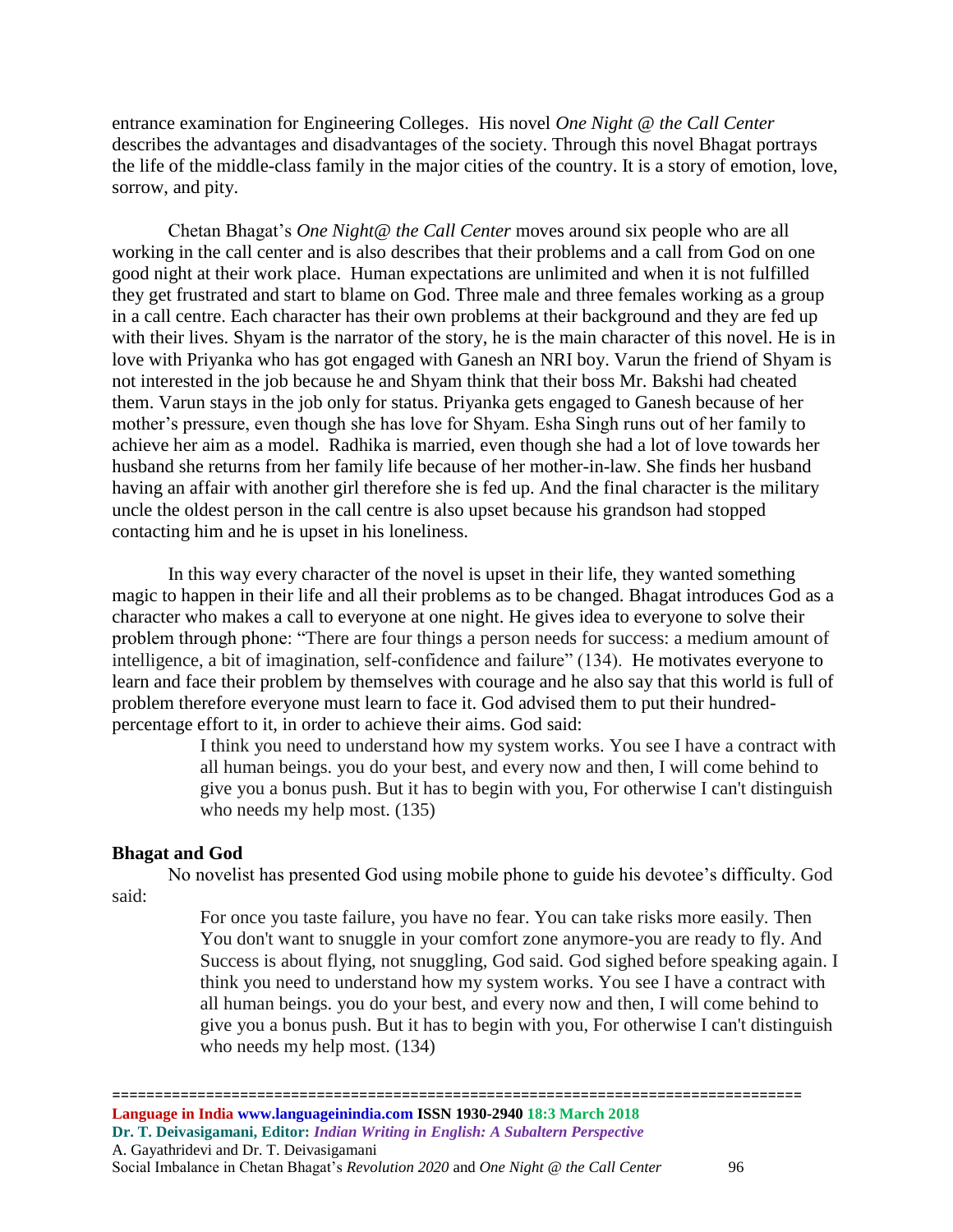After receiving the call from God everyone's life gets changed. They start facing their problems by themselves. As the result their problem are solved. All the characters portrayed by Bhagat face the common problem as well as personal problems. They bring out the present situation where the people face their day today problem such as work stress, love problems, night shifts, friendship, and in –laws restrictions. In spite of all problems the middle-class family tries to comfort themselves in a luxurious life, thereby they spent for pride and save less.

In *One night @ call center*, Bhagat brings out the problems of women that they face in the patriarchal society. They face a lot of problems in their work place, they work double shift one at home and the other at the office in order to earn money, status, and enjoy a luxurious life. The people work all time and they are unable to face small problem with courage. They fail to understand other's feeling, they do not watch other's problems. They do not have real friends because, they are not true and share their reality. They just work like machine in office and their only aim was to be luxurious. This results in stress and they fail to face their own problem, they want someone to solve their problems.

Bhagat gives the solution for problem through God. His advice to the modern youngster is to believe in God and have faith on the supreme. Only believing on God can change their life from all type of stress and psychological problem. He motivates the youngster to follow the path of God; that is true to everyone. Bhagat also focus on the problems of the western influence on modern society like misunderstanding between youngster which leads to the increase in divorces, breakups in love, stress, frustration, and finally leads to increase of suicide.

### **Life at the Call Centre**

The present call centre life is portrayed by Bhagat very clearly. The boss Mr. Baxi of the call centre does not wanted to call the character with their own names; he therefore changes the name from Indian to Western. For Radhika is called as Regima Jones, Varun as Vroom and Esha Singh as Eliza throughout the novel. This show how the western culture is influenced in India and how they treat human being as resources. The corporate exploitation is brought out by Bhagat in the treatment of human being at the call center job.

Bhagat's *One Night @ the Call Center* also deals problems like the use of alcohol and smoking as a style. In spite of educated, they know the side effects of such things although they use it as a style, to enjoy and have fun: "Six irresponsible agents found dead, alcohol in body' would be the headline" (128). When they are questioned, their reply is that they wanted relief from stress. These corporate sectors give holidays to enjoy and they influence the western culture on the Indians. The youngsters work in such corporate sectors think themselves to be western and follow their culture as a fashion. They speak only foreign language; they are addicted to drugs, alcohol, and smoking and even to a higher level of living a social life without getting married. Bhagat portrays all social imbalance in the society and how the Indian tradition and culture are affected.

### **Conclusion**

Chetan Bhagat novels bring out the social imbalance throughout these novels, *Revolution 2020* and *One Night @ the Call Center*. He points out the problems such as corporate life style,